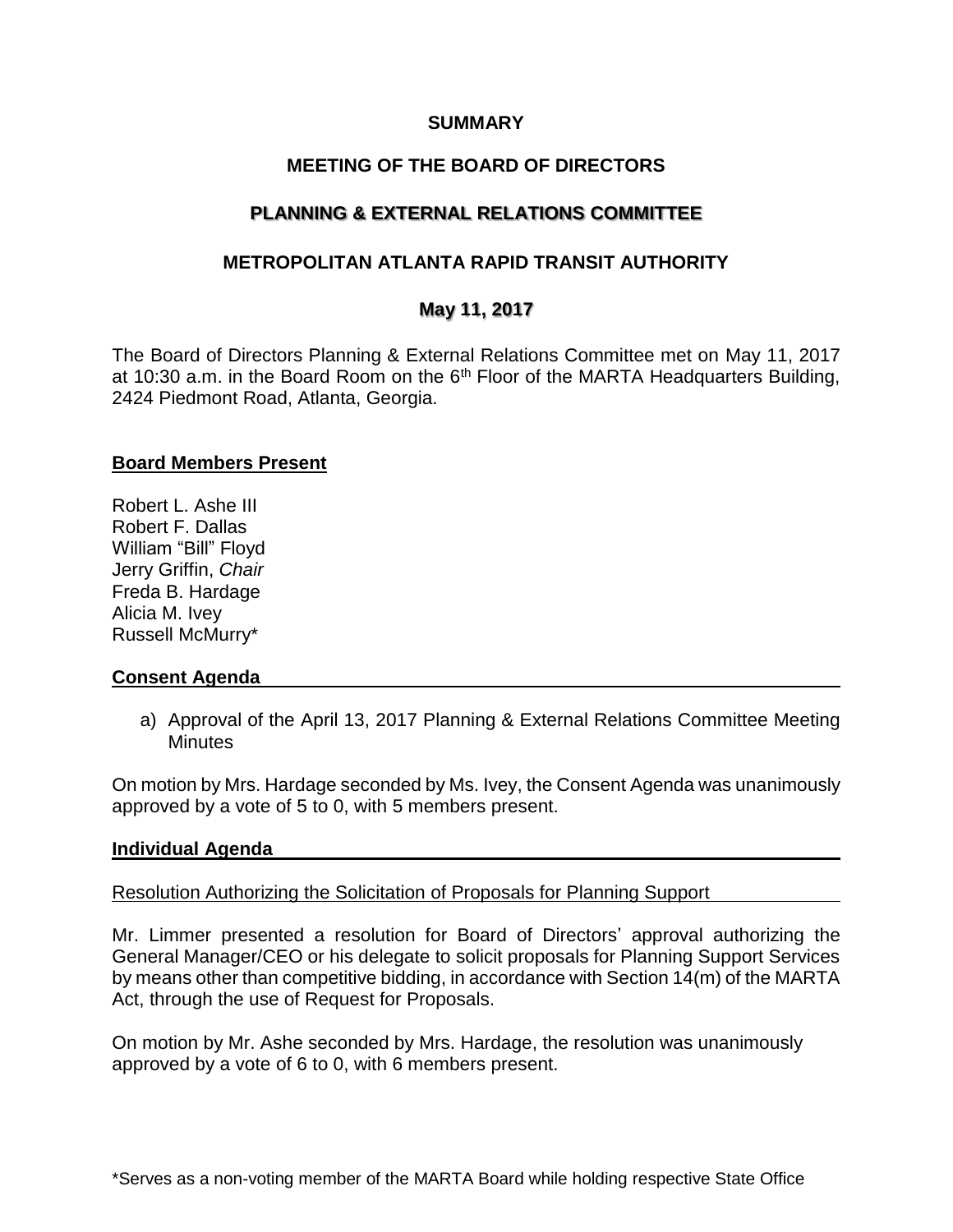### **Planning & External Relations Committee – Meeting Summary 5/11/17 Page 2**

### Briefing – Bus Route Service Modifications for August 5, 2017

Mr. Williams briefed the Committee on the proposed modifications for routes: 12, 30, 75, 81,82, 84, 93, 119, 120, 121, 162, 191, 192, 193, 194, 195, 196, 221, and 800 and the scheduling of public hearings to review with members of the public.

### Briefing – Georgia 400 High Capacity Transit Initiative Update

Mr. Williams briefed the Committee on the progress and status of the Connect 400 (GA 400) Transit Initiative being conducted by MARTA and outline next steps in the environmental review process.

### Briefing – FY17 Ridership Incentives Campaign Analysis

Mrs. Jinadu-Wright briefed the Committee on the analysis and current results of the Authority's ridership incentives programs that were initiated in FY17.

#### Other Matters

Mrs. McClendon announced the following events:

- ➢ MARTA Fresh Market Opening Five Points Station May  $12^{th} - 3:00 - 7:00$ pm
- ➢ Multi-Agency Exchange (MAX) Program MARTA Host Week May  $14^{th} - 19^{th}$
- ➢ Jazz Mondays College Park Station May  $15^{th} - 3:00 - 5:00$ pm
- ➢ Public Hearings May  $16<sup>th</sup>$  – Maloof Auditorium May  $17<sup>th</sup>$  – Clayton County Commission Chambers May  $18<sup>th</sup>$  – Fulton County Assembly Hall Community Exchange from 6:00-7:00pm Hearings begin at 7:00pm
- ➢ Annual MARTA Police Awards Luncheon May 19<sup>th</sup> – 11:30am-1:00pm – The James H. "Sloppy" Floyd Building